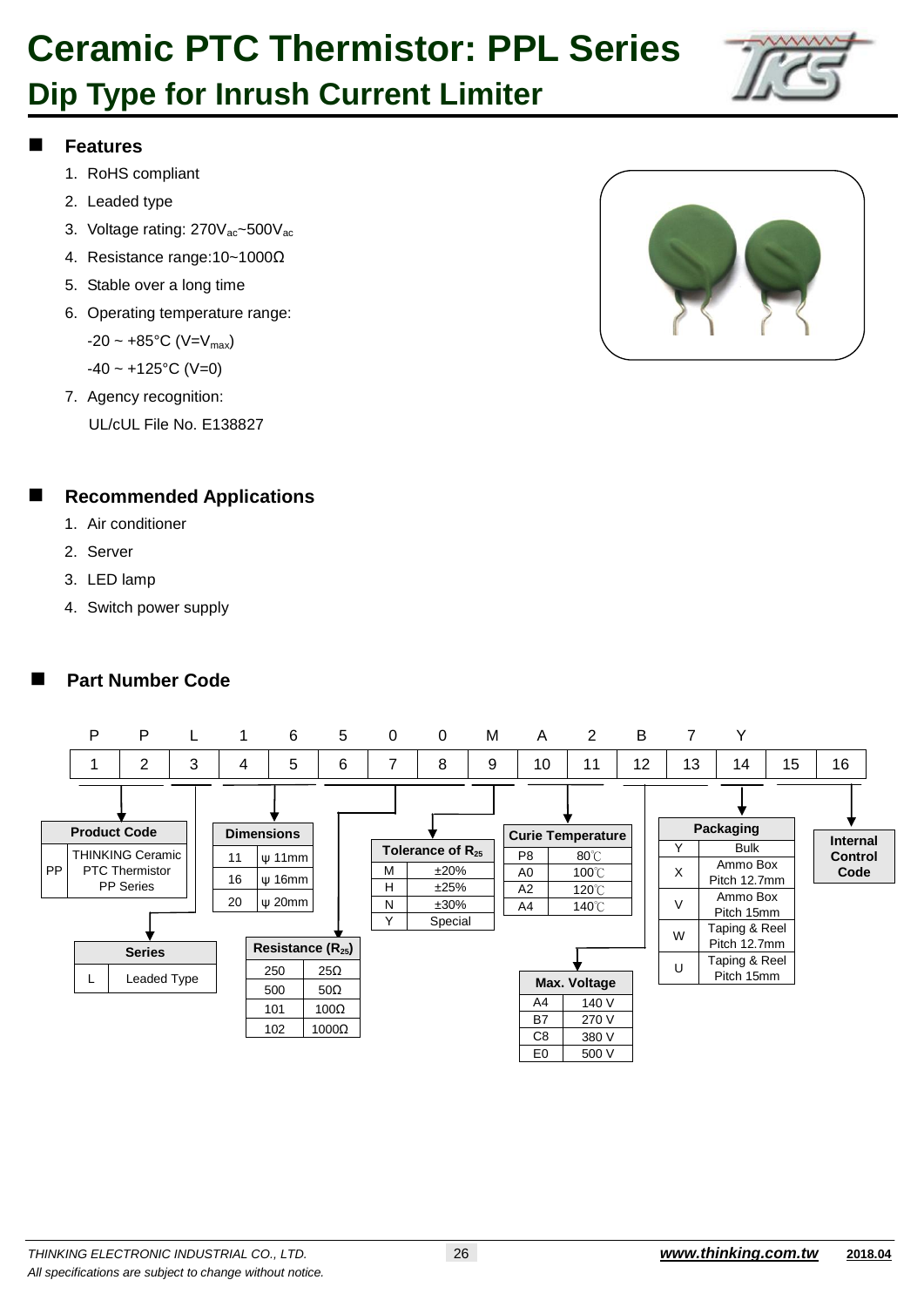

### **Structure and Dimensions**

**Structure**



### **Dimensions**

(Unit: mm)

| Part No.                   |      | D    | T   |      | H    | d     | P    | L    |
|----------------------------|------|------|-----|------|------|-------|------|------|
|                            | min  | max  | min | max  | max  | ±0.02 | ±1.0 | Min. |
| PPL19100□A1B7              | 19.0 | 21.5 | 6.5 | 10.7 | 25.5 | 1.0   | 10   | 25   |
| PPL16270 A2B7              | 15.5 | 18.0 | 5.0 | 7.5  | 21.5 | 1.0   | 10   | 25   |
| PPL20330□A3B7              | 19.5 | 22.0 | 6.5 | 10.7 | 25.5 | 1.0   | 10   | 25   |
| PPL16350 <sup>A2B7</sup>   | 15.5 | 18.0 | 5.0 | 7.5  | 21.5 | 1.0   | 10   | 25   |
| PPL16500 A2B7              | 15.5 | 18.0 | 5.0 | 7.5  | 21.5 | 1.0   | 10   | 25   |
| PPL11250 A2C8              | 10.5 | 13.0 | 4.0 | 6.5  | 17.0 | 0.6   | 5    | 25   |
| PPL11500 A2C8              | 10.5 | 13.0 | 5.0 | 7.5  | 17.0 | 0.6   | 5    | 25   |
| PPL11800 <sup>2</sup> A2C8 | 10.5 | 13.0 | 5.0 | 7.5  | 17.0 | 0.6   | 5    | 25   |
| PPL19500 <sup>2</sup> A0C8 | 19.0 | 21.5 | 6.5 | 10.7 | 25.5 | 1.0   | 10   | 25   |
| PPL11121□A2C8              | 10.5 | 13.0 | 5.0 | 7.5  | 17.0 | 0.6   | 5    | 25   |
| PPL11151 <sup>A2C8</sup>   | 10.5 | 13.0 | 5.0 | 7.5  | 17.0 | 0.6   | 5    | 25   |
| PPL14121 <sup>A3D4</sup>   | 12.5 | 15.0 | 5.0 | 7.5  | 19.5 | 0.8   | 5    | 25   |
| PPL19102□A0D8              | 19.0 | 21.5 | 6.5 | 10.7 | 25.5 | 1.0   | 10   | 25   |
| PPL16251□A2E0              | 15.5 | 18.0 | 5.0 | 7.5  | 21.5 | 1.0   | 10   | 25   |
| PPL11501 <sup>∩</sup> A2E0 | 10.5 | 13.0 | 5.0 | 7.5  | 17.0 | 0.6   | 5    | 25   |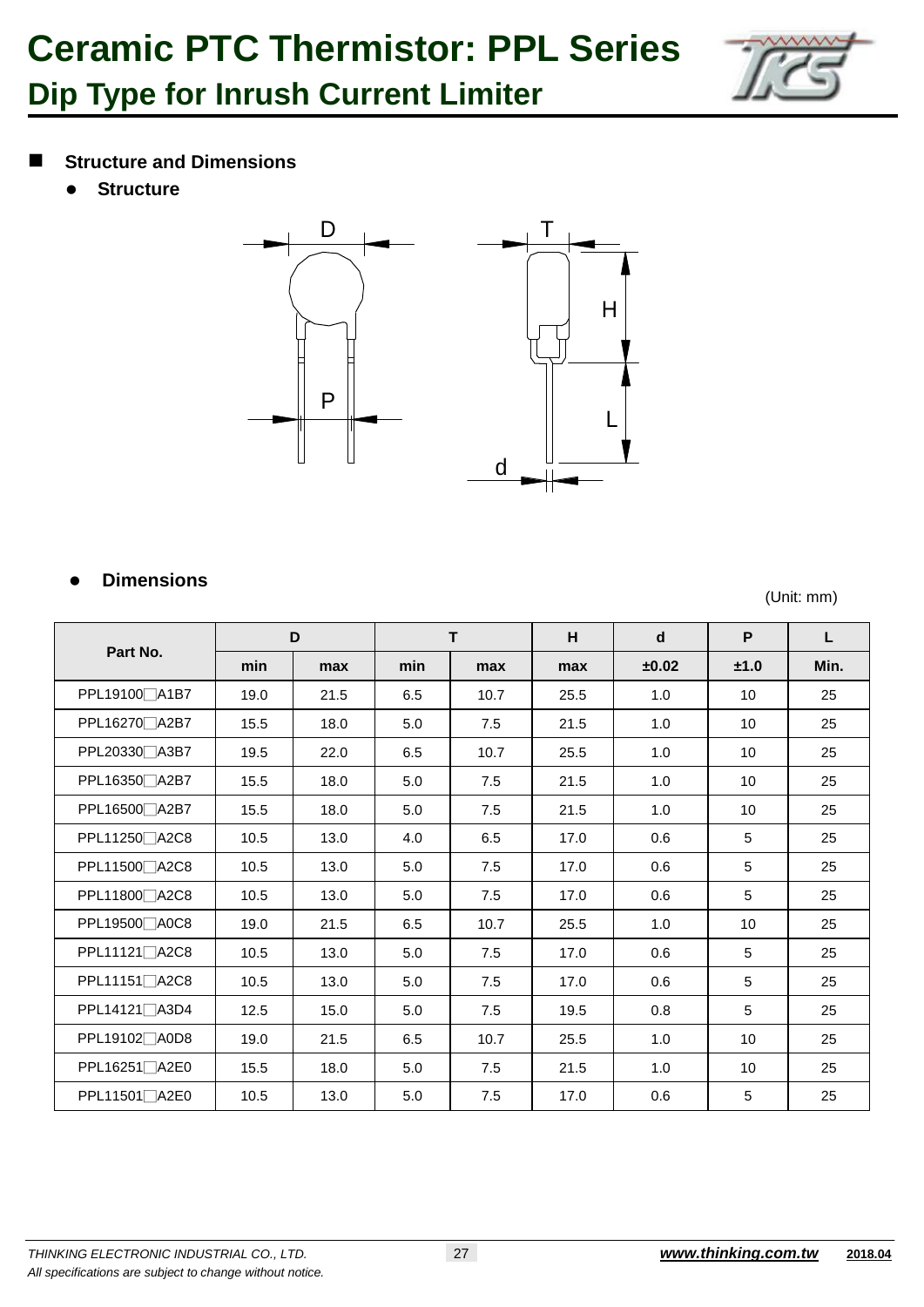

### **Dip Type for Inrush Current Limiter**

### **Characteristics**

| Part No.                  | Max.<br><b>Voltage</b> | Zero-power<br><b>Resistance</b><br>at $25^{\circ}$ | Curie<br><b>Temperature</b> | <b>Thermal</b><br><b>Capacity</b> | Max.<br>Non-operating<br>Energy at 60°C | <b>Safety</b><br><b>Approvals</b> |
|---------------------------|------------------------|----------------------------------------------------|-----------------------------|-----------------------------------|-----------------------------------------|-----------------------------------|
|                           | Vmax (Vac)             | $R_{25}(\Omega)$                                   | Tc (C)                      | Cth(J/K)                          | $E_{Non60}(J)$                          | UL/cUL                            |
| PPL19100 A1B7             | 270                    | 10                                                 | 110                         | 3.5                               | 123                                     |                                   |
| PPL16270□A2B7             | 270                    | 27                                                 | 120                         | 2.3                               | 97                                      |                                   |
| PPL20330 A3B7             | 270                    | 33                                                 | 130                         | 3.8                               | 186                                     |                                   |
| PPL16350 A2B7             | 270                    | 35                                                 | 120                         | 2.3                               | 97                                      |                                   |
| PPL16500 A2B7             | 270                    | 50                                                 | 120                         | 2.3                               | 97                                      | $\sqrt{ }$                        |
| PPL11250 A2C8             | 380                    | 25                                                 | 115                         | 1.0                               | 39                                      | $\sqrt{ }$                        |
| PPL11500 A2C8             | 380                    | 50                                                 | 115                         | 1.4                               | 54                                      | $\sqrt{ }$                        |
| PPL11800□A2C8             | 380                    | 80                                                 | 115                         | 1.4                               | 54                                      | $\sqrt{ }$                        |
| PPL19500 A0C8             | 380                    | 50                                                 | 100                         | 3.5                               | 98                                      |                                   |
| PPL11121 <sup></sup> A2C8 | 380                    | 120                                                | 115                         | 1.4                               | 54                                      | $\sqrt{ }$                        |
| PPL11151∏A2C8             | 380                    | 150                                                | 115                         | 1.4                               | 54                                      | $\sqrt{ }$                        |
| PPL14121 <sup>A3D4</sup>  | 440                    | 120                                                | 130                         | 2.1                               | 103                                     |                                   |
| PPL19102 <sup>A0D8</sup>  | 480                    | 1000                                               | 100                         | 3.8                               | 106                                     |                                   |
| PPL16251 <sup>A2E0</sup>  | 500                    | 250                                                | 120                         | 2.3                               | 97                                      |                                   |
| PPL11501 <sup></sup> A2E0 | 500                    | 500                                                | 115                         | 1.4                               | 54                                      | $\sqrt{ }$                        |

Note:  $\Box$  is the tolerance of R<sub>25</sub>

### **Application and Selection**

**Typical application circuit:** 



**Selection** 

Select charging capacitor according to the following formula.

$$
C < \frac{0.7x(Tc-Ta)xCthx10^6}{0.5xV^2}
$$

(Unit: uF)

C: Bulk Cap. **0.7: Safety factor** Tc: Curie temperature of PTC Ta: Ambient temperature V: Voltage of capacitor charging (V=1.414xVs)

### **ENon60=0.7x(Tc-Ta)xCth**

 $E_{\text{Non60}}$  Max Non-operating Energy at 60°C (Ta= 60)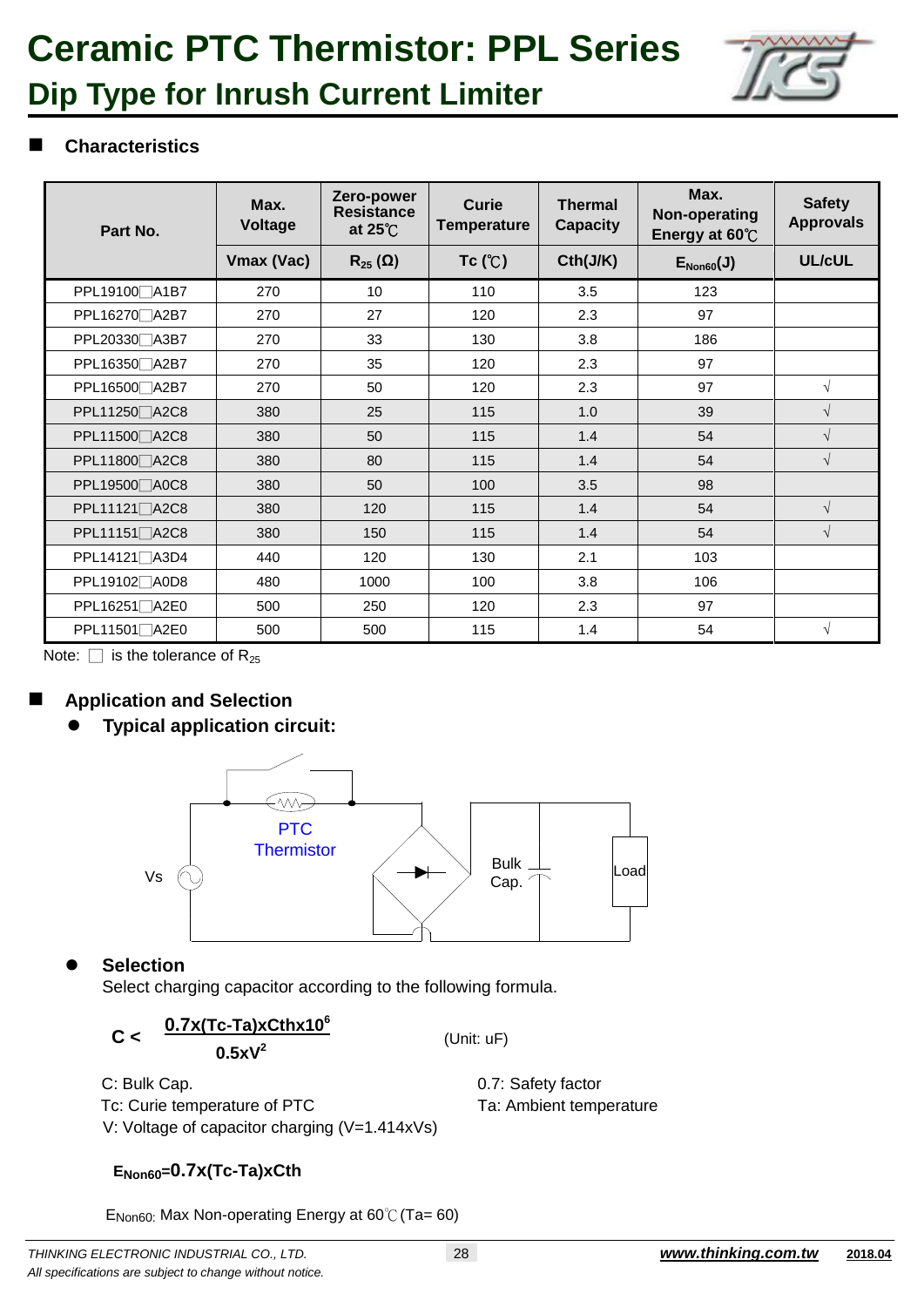

### **Dip Type for Inrush Current Limiter**

**R-T Characteristic Curve (Typical)**

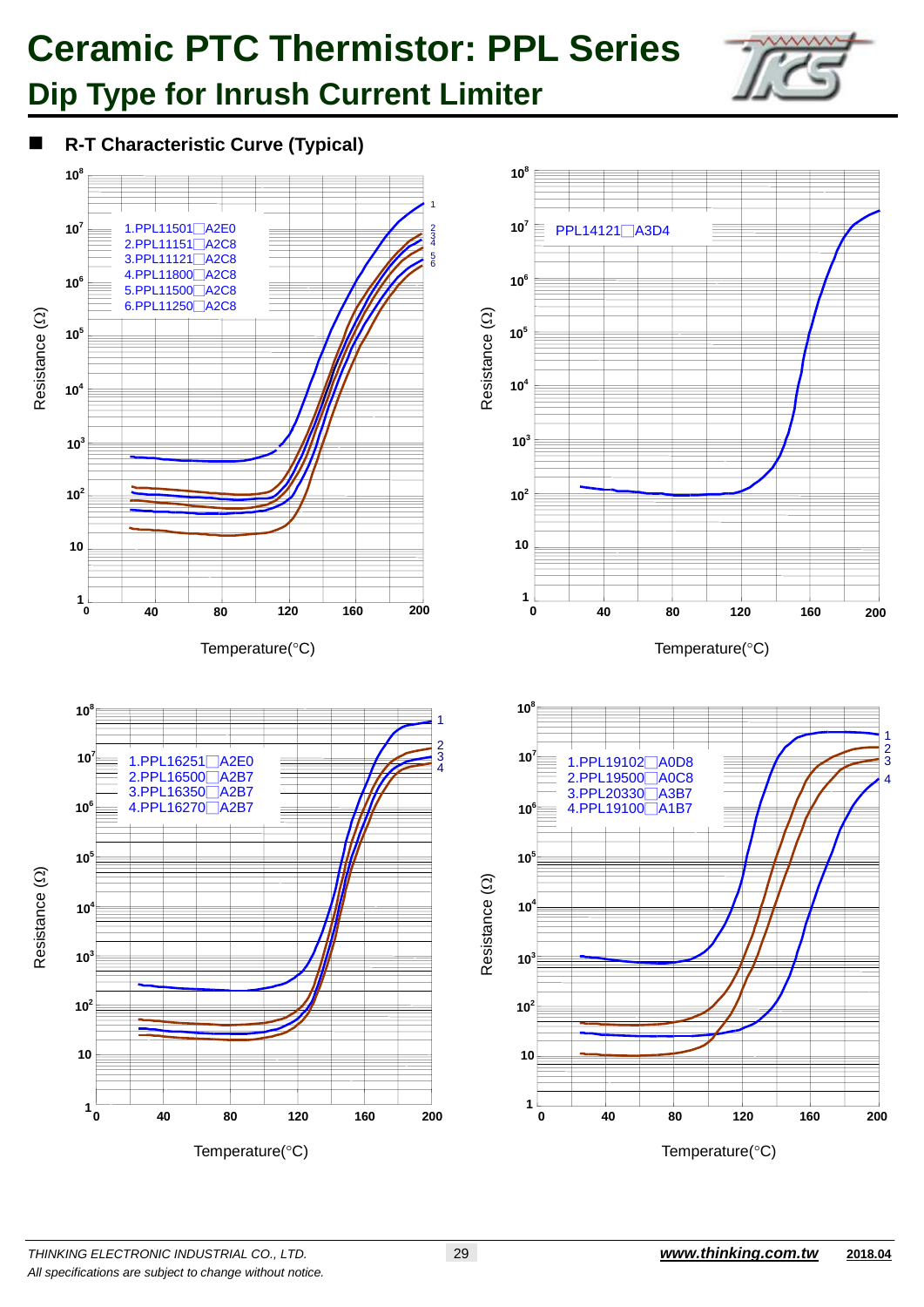

### **Dip Type for Inrush Current Limiter**

- **Soldering Recommendation**
	- **Wave Flow Soldering Profile**



#### **Note**

- 1: (1~3℃)/sec
- 2: Approx. 200℃/sec
- 3: 5℃/sec. (Max)

### **Recommended Reworking Conditions With Soldering Iron**

| <b>Item</b>                       | <b>Conditions</b>       |
|-----------------------------------|-------------------------|
| Temperature of Soldering Iron-tip | $360^{\circ}$ (max.)    |
| Soldering Time                    | 3 sec (max.)            |
| Distance from Thermistor          | $2 \, \text{mm}$ (min.) |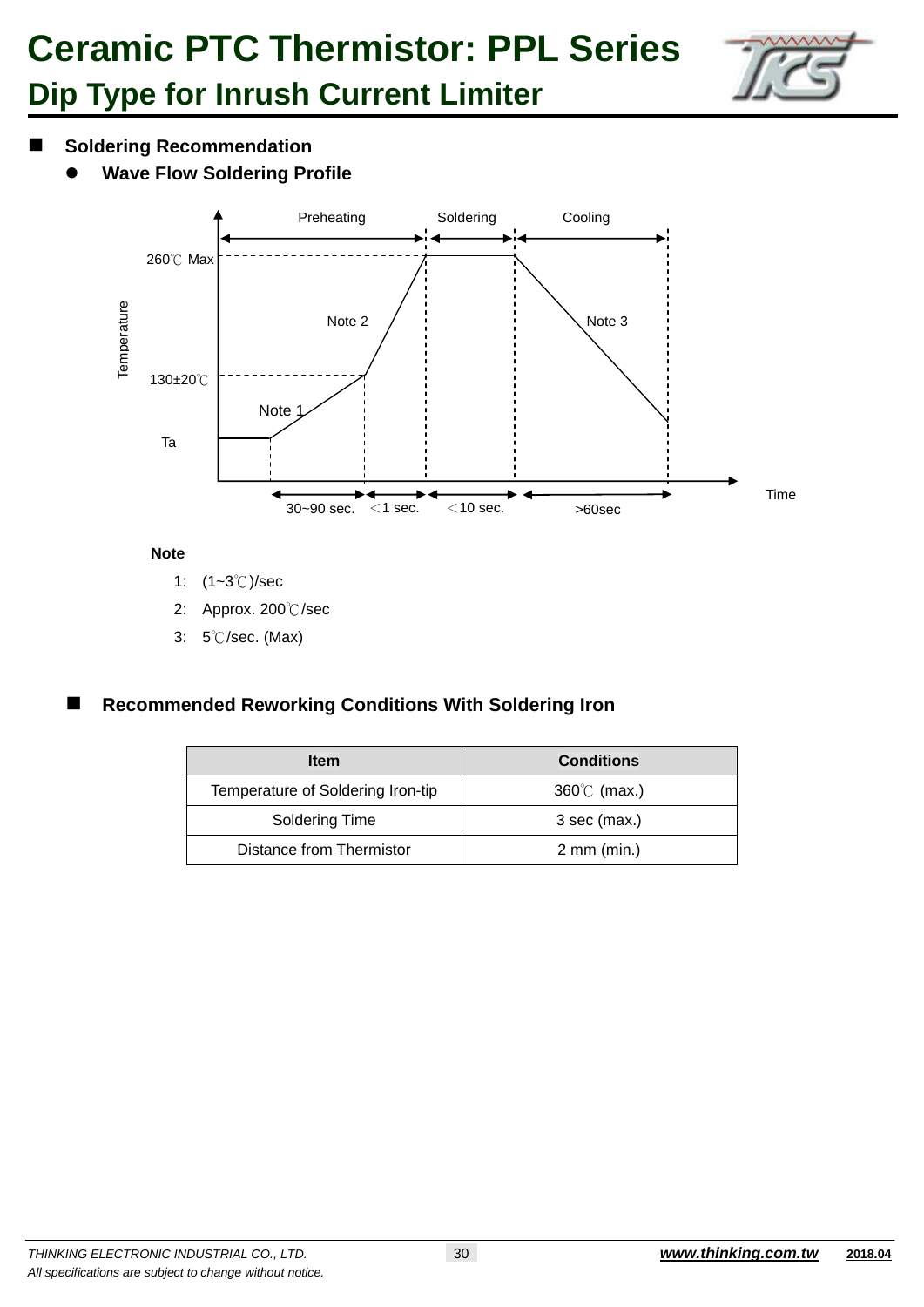## **Ceramic PTC Thermistor: PPL Series Dip Type for Inrush Current Limiter**



### **Reliability Test**

| <b>Item</b>                                                             | <b>Standard</b>           | <b>Test Conditions and Methods</b>                                                                                                                                                                                          |                                                                                                                                                                |                                                                                | <b>Specifications</b>                                                                |
|-------------------------------------------------------------------------|---------------------------|-----------------------------------------------------------------------------------------------------------------------------------------------------------------------------------------------------------------------------|----------------------------------------------------------------------------------------------------------------------------------------------------------------|--------------------------------------------------------------------------------|--------------------------------------------------------------------------------------|
| Robustness of<br><b>Terminations</b>                                    | IEC 60738-1               | Gradually apply the specified force and keep the unit fixed for<br>$10±1$ sec.<br><b>Terminal diameter</b><br>Force<br>T(N)<br>(mm)<br>$0.35 < d \le 0.5$<br>5.0<br>$0.5 < d \le 0.8$<br>10.0<br>$0.8 < d \le 1.25$<br>20.0 |                                                                                                                                                                | $\triangle$ R <sub>25</sub> /R <sub>25</sub>   $\leq$ 20%<br>No visible damage |                                                                                      |
| Solderability                                                           | IEC 60738-1               | 245 $\pm$ 3 °C, 2 $\pm$ 0.5 sec                                                                                                                                                                                             |                                                                                                                                                                |                                                                                | At least 95% of terminal<br>electrode is covered by<br>new solder                    |
| Resistance to<br>Soldering Heat                                         | IEC 60738-1               | 260±3 °C, 10±1 sec                                                                                                                                                                                                          |                                                                                                                                                                |                                                                                | $\triangle$ R <sub>25</sub> /R <sub>25</sub>   $\leq$ 20%<br>No visible damage       |
| Vibration                                                               | IEC 60738-1               | Frequency range: 10~55Hz<br>Amplitude: 0.75mm or 98m/s <sup>2</sup><br>Direction: 3 mutually perpendicular directions<br>Duration: 6hrs(3x2 hrs)                                                                            |                                                                                                                                                                |                                                                                | $\triangle$ R <sub>25</sub> /R <sub>25</sub>   $\leq$ 20%<br>No visible damage       |
| Shock                                                                   | IEC 60738-1               | Wave: half-sine<br>$\angle$ V: 1.0m/s<br>Acceleration: 50 m/s <sup>2</sup><br>Pulse time: 30ms                                                                                                                              |                                                                                                                                                                |                                                                                | $\triangle$ R <sub>25</sub> /R <sub>25</sub>   $\leq$ 20%<br>No visible damage       |
| Rapid Change of<br>Temperature                                          | IEC 60738-1               | 5 cycles.<br><b>Step</b><br>1<br>$\overline{2}$<br>3<br>4                                                                                                                                                                   | The thermal shock conditions shown below shall be repeated<br>Temperature $(\mathcal{C})$<br>$-40 \pm 5$<br>Room temperature<br>$85 \pm 5$<br>Room temperature | Period (minutes)<br>$30 \pm 3$<br>$5 \pm 3$<br>$30 \pm 3$<br>$5 \pm 3$         | $\triangle$ R <sub>25</sub> /R <sub>25</sub> $\vert$ $\leq$ 20%<br>No visible damage |
| Climatic<br>Sequence                                                    | IEC 60738-1               | Dry heat: 125 $\degree$ C for 16 hrs<br>Damp heat first cycle: 40℃, 95% R.H, cycle time: 24 hrs<br>Cold: -40℃ for 2 hrs<br>Damp heat (cyclic), remaining cycles: 5 cycles<br>Test according to IEC60068-2-30                |                                                                                                                                                                |                                                                                | $\triangle$ R <sub>25</sub> /R <sub>25</sub>   $\leq$ 20%<br>No visible damage       |
| Damp Heat,<br><b>Steady State</b>                                       | IEC 60738-1               | 40±2℃, 90~95% RH, 1000±2hrs                                                                                                                                                                                                 |                                                                                                                                                                |                                                                                | $\triangle$ R <sub>25</sub> /R <sub>25</sub>   $\leq$ 20%<br>No visible damage       |
| Endurance at<br>Maximum Operating<br>Temperature and<br>Maximum Voltage | IEC 60738-1               | 85°C, $V_{max}$ , 1000±2hrs                                                                                                                                                                                                 |                                                                                                                                                                |                                                                                | $\triangle$ R <sub>25</sub> /R <sub>25</sub>   $\leq$ 20%<br>No visible damage       |
| <b>Endurance Test for</b><br>Charging of<br>Capacitor                   | Specification<br>Standard | Operating cycles at Vmax, 100,000 cycles<br>(charging of capacitor)                                                                                                                                                         |                                                                                                                                                                |                                                                                | $\triangle$ R <sub>25</sub> /R <sub>25</sub>   $\leq$ 20%<br>No visible damage       |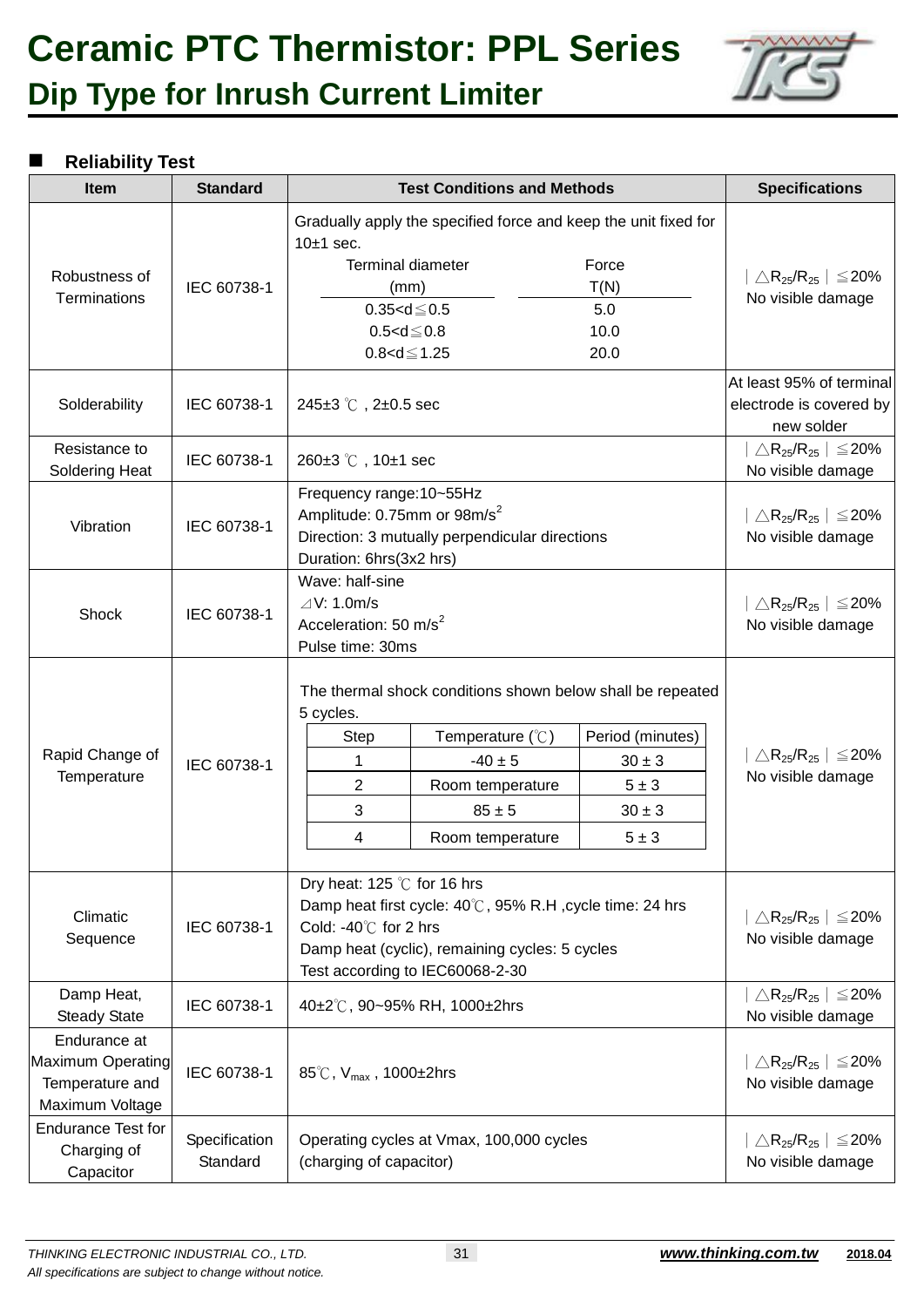

### **Dip Type for Inrush Current Limiter**

**Packaging**

**Taping Specification**



### **Parameter List**

(Unit: mm)

| <b>Index</b>   | <b>Parameter</b>                    | <b>Nominal dimensions</b> | <b>Tolerance</b>    |      |
|----------------|-------------------------------------|---------------------------|---------------------|------|
| P              | Lead spacing                        | 5                         | ±1                  |      |
| $P_0$          | Sprocket hole pitch                 | 12.7                      | 15                  | ±0.3 |
| $P_1$          | Ordinate to adjacent component lead | 3.85                      | 5                   | ±1   |
|                |                                     | 12.7 ( $D \le 10$ )       | 15.0 ( $D \le 10$ ) |      |
| P <sub>2</sub> | Device pitch                        | 25.4(D > 10)              | 30.0(D > 10)        | ±1   |
| $H_0$          | Abscissa to plane (kinked lead)     | 16                        | 16                  | ±0.5 |
| $H_1$          |                                     | $33.5(D=11)$              | Max.                |      |
|                | Abscissa to top                     | $36.0(D=14)$              |                     |      |
| W              | Carrier tape width                  | 18                        | 18                  | ±1   |
| $W_0$          | Hold-down tape width                | 12                        | 12                  | ±1.5 |
| $W_1$          | Sprocket hole position              | 9                         | 9                   | ±1   |
| $W_2$          | Top distance between tape edges     | 3                         | 3                   | Max. |
| $\triangle$ P  | Body tape plane deviation           | 1                         | 1                   | Max. |
| ∆ h            | Body lateral deviation              | 2                         | $\overline{2}$      | Max. |
| $D_0$          | Sprocket hole diameter              | 4                         | 4                   | ±0.2 |
| t              | Tape thickness                      | 0.6                       | 0.6                 | ±0.2 |

**Note:** D is the PTC disc diameter.